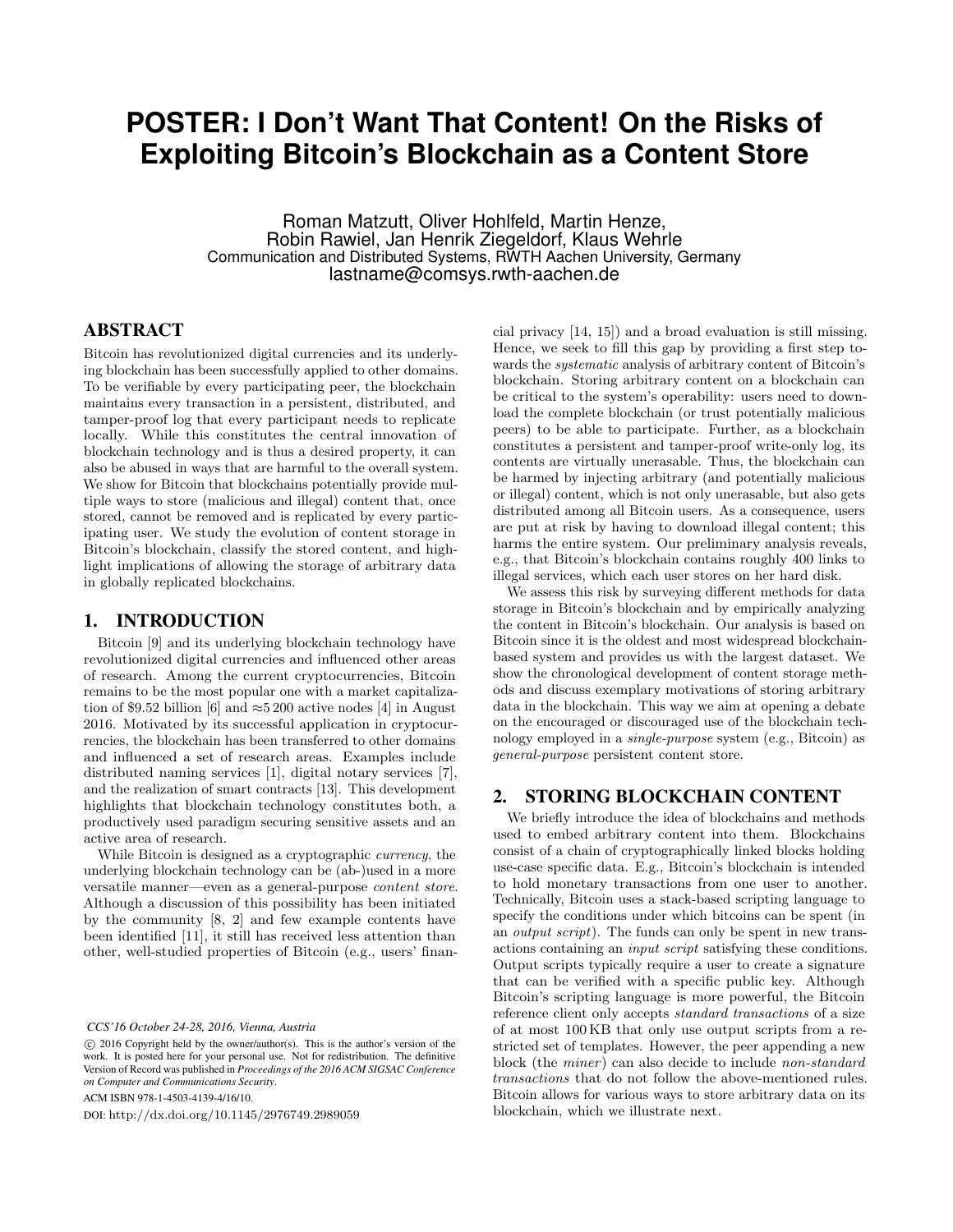Coinbase transactions. Coinbase transactions reward miners with newly created bitcoins. As regular users cannot create such transactions, we consider them non-standard. The input script of a coinbase transaction encodes the block's position in the blockchain in a variable-length field. Inconsistencies between this length field and the length field of the input script can contain up to 100 Bytes [3] of arbitrary data. This is used by miners for, e.g., additional bytes of randomness  $[3]$  or for  $($ unofficial<sup>1</sup> $)$  feature voting.

P2PK(H) transactions. Pay-to-Pubkey (P2PK) and Pay-to-Pubkey-Hash (P2PKH) transactions are the most widely used standard transactions in Bitcoin. Only the private key corresponding to the public key (or hash value thereof) specified in the transaction's output script can spend the funds. Yet, users can exchange the public key (hash) with up to 65 Bytes (resp. 20 Bytes) of data per output script at the expense of destroying the bitcoins spent, i.e., making them permanently unspendable as the required private key is unlikely known by anybody. Considering a maximum size of 100 KB for standard transactions, a single transaction can hold up to 83.2 KB of arbitrary data distributed over 4 161 P2PKH outputs (98.3 KB using 1 513 obsolete P2PK outputs). Multisig transactions, standard transactions that are used to require groups of users to mutually agree on spending the funds, can be exploited in a similar vein.

Nulldata transactions. Added to the reference client as standard transactions in June 2013 (development version) and finally in March 2014 (release version), so-called nulldata transactions allow users to deliberately attach small pieces of data to regular transactions without destroying bitcoins. Nulldata transactions may only hold up to 83 bytes.

Non-standard transactions. Finally, output scripts can be extended with semantically irrelevant parts, e.g., dead if-branches or noneffective stack operations. Such transactions can combine content storage with a transaction behavior that is equivalent to, e.g., a P2PK(H) transaction, without destroying bitcoins. This method is the most space-efficient one as it allows for storing up to 99.6 KB for a transaction of standard size behaving like a P2PKH transaction. However, the majority of miners discard such transactions.

# 3. EVOLUTION OF CONTENT STORAGE

To assess the impact of arbitrary content on blockchainbased systems, we analyze the evolution of content stored on Bitcoin's blockchain. We employ heuristics for detecting transactions holding non-transactional data and extract (i) all *coinbase* transactions with  $\geq 10$  printable ASCII characters or known vote flags,  $(ii)$  all  $P2PK(H)$  and multisig transactions with at least 90% of printable ASCII characters (as suggested by CryptoGraffiti [10]), *(iii)* all *nulldata* transactions with non-empty payload, and (iv) all non-standard transactions containing output scripts not using a standard transaction template. Our coinbase and P2PK(H) transaction heuristics might occasionally lead to false positives with a probability of  $< 10^{-5}$  for P2PKH transactions and coinbase transactions (which have a median length of 18 Byte).

Based on our heuristics, we analyzed the Bitcoin blockchain from its emergence in 2009 until end of July 2016 with a total of  $\approx$ 146 million transactions (77.67 GB of data). We depict the rise of data storage per transaction type in Figure 1. In total, 0.80% of the transactions store data in the blockchain



Figure 1: Evolution of number of transactions with arbitrary data for individual storage methods.

or deliberately deviate from standard transactions. Except for nulldata transactions (introduced in 2013), all content storage methods begin to spread in mid 2011, roughly six months after Bitcoin had started to be used effectively [5].

Besides a timestamped message engraved into Bitcoin's first block, first content was added using P2PKH transactions. The first such message, created on May 13, 2011, already shows the possibility to add files to the blockchain. The Bitcoin logo has been stored in two transactions [11], at the expense of 0.02 BTC, then worth \$0.16 (now \$10.30).

Our dataset of content-holding transactions contains 7 561 P2PK(H) and multisig transactions consisting of printable characters, holding text data of a total size of 1.86 MB. In future work, we plan to extend our analysis to also capture the more complex case of binary data being stored the blockchain, as done by services such as  $A$ pertus<sup>2</sup>, as we expect such files to have a more impact on Bitcoin's blockchain.

As of version 0.9.0, released in June 2013, the reference client added nulldata transactions as a standard transaction type to store data on the blockchain. They were introduced to reduce the overhead of data-holding transactions as Bitcoin nodes actively keep track of unspent transactions. Since then, the usage of nulldata transactions experienced exponential growth, leading to a total of 936 174 nulldata transactions until end of July 2016. This growth is partly due to services<sup>3</sup> that link transactions to real-world assets via the Open Asset protocol. In total, 9.8% of all non-empty nulldata transactions can be attributed to a service using Open Assets.

Apart from the initial message, coinbase transactions started to contain data in the form of spiritual verses from August 5, 2011. The first advertisement was posted shortly after on August 25. Today, coinbase transactions often advertise the network (mining pool) that created the respective block. From January 2012 on, miners unofficially (cf. Section 2) voted on supporting Pay-to-Script transactions using coinbase transactions.

Surprisingly, we found a total of 288 716 non-standard transactions in the blockchain. However, the vast majority of 288 561 (99.9%) transactions consists of nulldata transactions with empty payload. Only 132 non-standard transactions do not use a standard script template. One of these transactions from August 2013 encodes a 1.45 KB patch for the reference client submitted by Satoshi Nakamoto in 2010.

We conclude that content is actively being stored on the blockchain. Notably, P2PK(H) transactions are still abused for storing content even though nulldata transactions serve

 $1<sup>1</sup>BIP$  1 [12] defines the process for introducing new features

<sup>2</sup>http://apertus.io/

<sup>3</sup> e.g., https://www.coinprism.com/